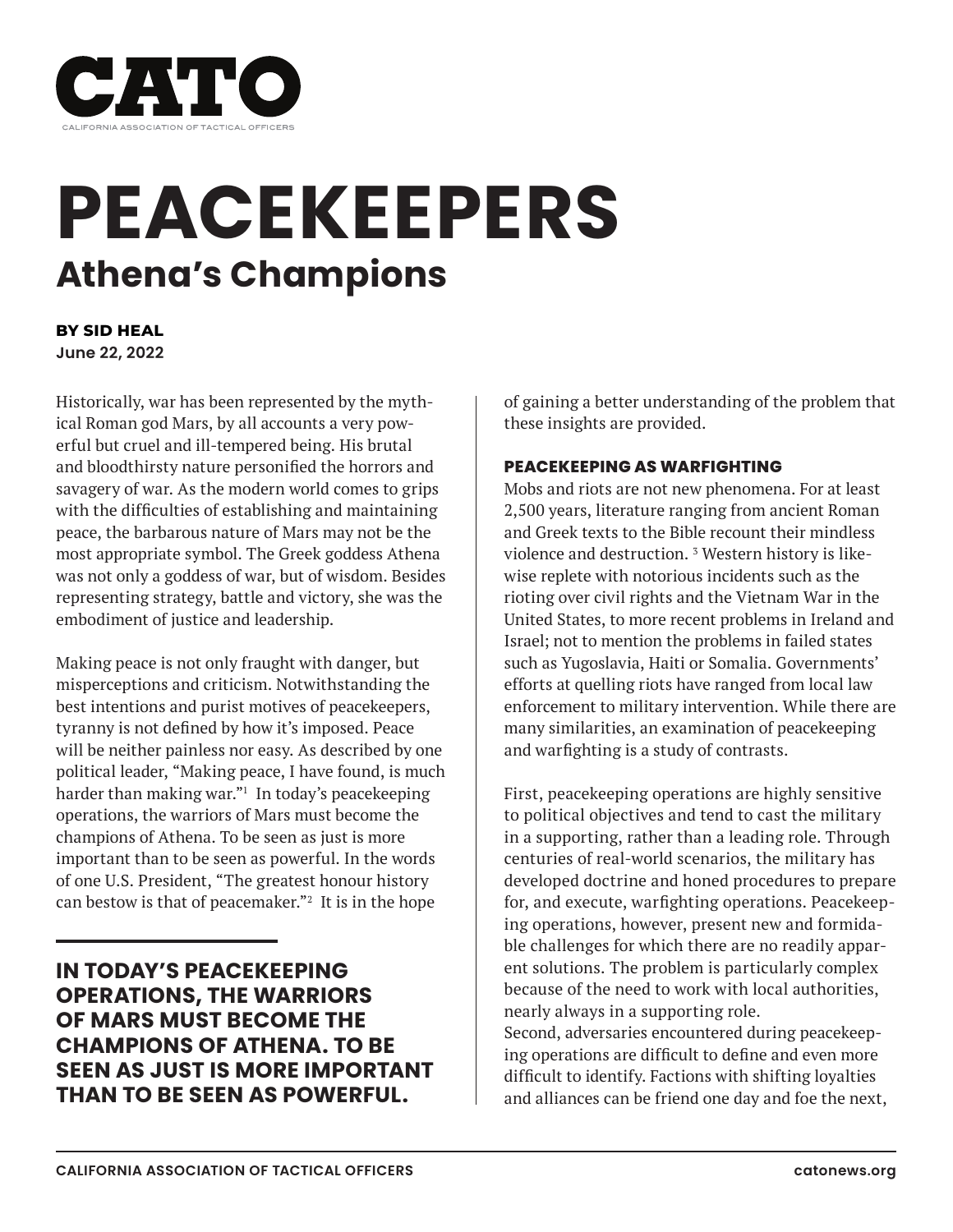and then friend again the day after. These factions often seek to further their cause, not by winning, but by provoking a situation in which they can be seen as victims. The peacekeepers find themselves caught in a situation they wished to avoid from the start and then condemned for failing to effectively resolve it. While enemies can be conquered, this mercurial aspect of peacekeeping adversaries makes the application of any force difficult.

Third, while force is the predominant means of imposing the will of a commander in warfighting operations; it can be counter-productive in peacekeeping missions. The imposition of peace at any cost can be viewed as tyranny. The Roman historian Tacitus once noted, "A bad peace is even worse than war."4 Victory is elusive, but it is more likely to be determined by how a situation is handled than whether peacekeepers prevailed.

Fourth, the inherent destructive influences in a community are always in a competing role with society's legitimate right to restrain them. These influences are manifested as either compliance to mandates imposed by legitimate authority or as defiance in contempt of efforts to enforce them. Because these factors never exist in perfect harmony, there is a dynamic tension between those who comply with the rules and behaviour that govern civilized society and those individuals or groups who defy them. Consequently, a peacekeeping mission will never be completely achieved. When stability is restored, the mission remains. The military peacekeeping force is merely exchanged for civilian law enforcement.

# **CITIZENS AS WARRIORS**

The evolution of a law-abiding member of the community to a dangerous and menacing antagonist is one that has been studied for centuries. In 408 BC, Euripides noted that "Mobs in their emotions are much like children, subject to the same tantrums and fits of fury."<sup>5</sup> Like children, members of mobs tend to be emotional, unreasoning and immature. They are inclined to act out their frustrations rather than make attempts at meaningful resolution. The manner in which this occurs tends to be one of growth and escalation. Mobs do not simply appear they evolve.

As a result of the demonstrations in the United States concerning the Vietnam War and the Civil Rights Movement, a large amount of research was done in this area during the latter 1960s and early 1970s. After a hiatus of some years, more advancements were made in the 1990s with the studies of the Intifada uprisings in Israel and the "marching season" disturbances in Ireland.<sup>6</sup> Based upon this research, some generalizations can be made that provide a snapshot of the process. One of the most important is that the long-held and widespread belief that individuals in mobs are transformed into mindless automatons surrendering to the desires and actions of the masses has largely been debunked.7 Contemporary sociological research reveals the following:

- Crowds are not simply a collection of individuals who happen to be at the same time and place but rather are comprised of "companion clusters." These companion clusters are small groups of people who are friends, family members or acquaintances who tend to arrive, gather, act and leave together.
- Crowds are not homogenous entities; that is, participants retain their personal feelings of identity, goals, mores, motivations and inhibitions.
- Behaviour of individual members of a crowd are always objective oriented; that is individual motivations are purposive and directed at attaining some goal. Actions that do not achieve satisfactory results or result in personal penalties tend not to be repeated.
- $\blacksquare$  Members of a crowd nearly never act in unison, and when they do, their actions tend to be shortlived. Even benign collective actions that seem to be unanimous, such as applause, booing, singing, etc., will not achieve 100% participation. The more complex and malevolent the behaviour, the less likely the uncommitted members of the crowd are to participate and the more complex the behaviours, the more short-lived they tend to be overall.

#### **MOBS AS ADVERSARIES**

Mobs do not fit the customary understanding of an enemy. While a violent mob can be every bit as formidable as an army, it lacks conventional attributes such as a formal command and control architecture, definable objectives or a unified focus of effort.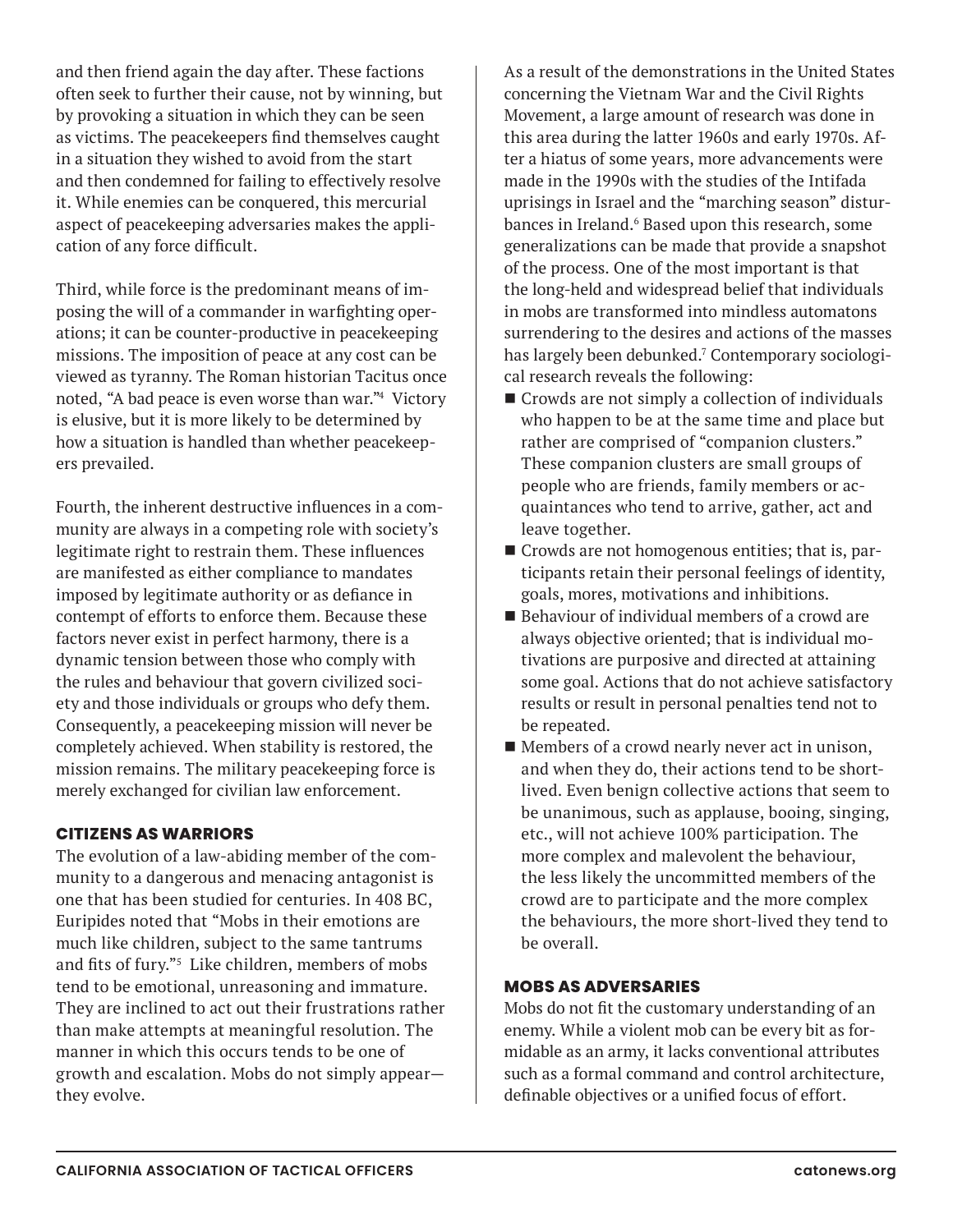There is no independent will but rather a loose and temporary coalition of intentions. Their motivation may be more evil than ideology. Members are driven by emotion rather than a sense of duty. Leaders are more likely to be charismatic than competent. The "operation" is more likely to be spontaneous than preplanned. Furthermore, unlike armies, mobs can win by losing, because issues are ultimately decided by how a mob is treated, not whether their actions were successful.

Nevertheless, a lack of an enemy in peacekeeping operations should not be confused with a lack of adversaries. In fact, adversaries abound. Factions of the community may be aligned along family or ethnic ties; religious, economic or political beliefs or any combination. Further complicating matters is that, when circumstances dictate, these factions often seek temporary alliances with other factions to further their own ends. The relationships between these groups are perpetual and dynamic. The only thing certain is that intervention of any type will appease some, while infuriating others.

Because mobs are evolutionary in nature, there are distinct phases that comprise the "life cycle" of a crowd. Even an elementary understanding of these phases provides reliable clues for making decisions, exploiting weaknesses and avoiding conflict.

The first phase is the assembling process. This involves the congregation of people from different locations to a common place and time. During the assembling process the companion clusters autonomously arrive and move to an assembly area, either impromptu, or as part of an organized effort, as in a protest or demonstration. Impromptu assemblies are, by nature, spontaneous and ad hoc, and the process proceeds by a consensus, usually by word of mouth. Besides an attraction of some sort, the two conditions that favour the impromptu assembling process are easy access to the assembly area and no competing demands. Organized assemblies, however, tend to follow the suggestions from a common source. Accordingly, strong clues are available for determining intentions. Furthermore, organized assemblies heavily rely on networks to attract, coordinate and focus the individual members into a cohesive force. 8

During the assembling process the dispersion, lack of cohesion and lack of focus of the still evolving crowd present the best opportunities for interventions without widespread resistance.

The second phase is the temporary gathering. This is achieved when the individuals and small groups converge and often (but not always) engage in some type of collective behaviour. While about 40 different types of behaviour have been observed, they can be generally grouped into six distinct categories. These are: locomotion, as in marching in a protest; orientation, as in facing a common attraction during a speech or other activity; vocalization, as in whistling, hissing, or booing; verbalization, as in speaking, chanting, or singing; gesticulation, as in gesturing, flipping "the finger," or waving fists; manipulation, as in applauding, grasping, lifting or throwing objects, overturning cars, barricades and so forth.

When disturbances begin, they also tend to follow an evolutionary progression. The process usually begins with disruptive acts that may be obnoxious, and even illegal, but relatively harmless, such as blocking traffic or yelling profanities before progressing to crimes against property, especially acts of vandalism. More serious crimes, such as looting and arson, may then ensue before attacks against people, especially the authorities. The larger the gathering, the less likely all members will participate and often members of the gathering are at odds with each other when some of them attempt to maintain or restore order.

The last phase is the dispersal process. Dispersals are simply the dissolution of the temporary gathering. There are generally three types of dispersals. The routine dispersal is as the name implies, uneventful and may occur either by the general inclination of a crowd at the conclusion of an event; or in the case of organized gatherings, be predetermined, often specified during the assembling process. Emergency dispersals result from members of a crowd fleeing from a perceived danger, such as a fire, explosion or bomb threat. Coerced dispersals are the third type. As the name implies, this type of dispersal is by force. Coerced dispersals are usually employed only as a last resort because, at best, they are difficult to achieve, and at worst, may provide a catalyst to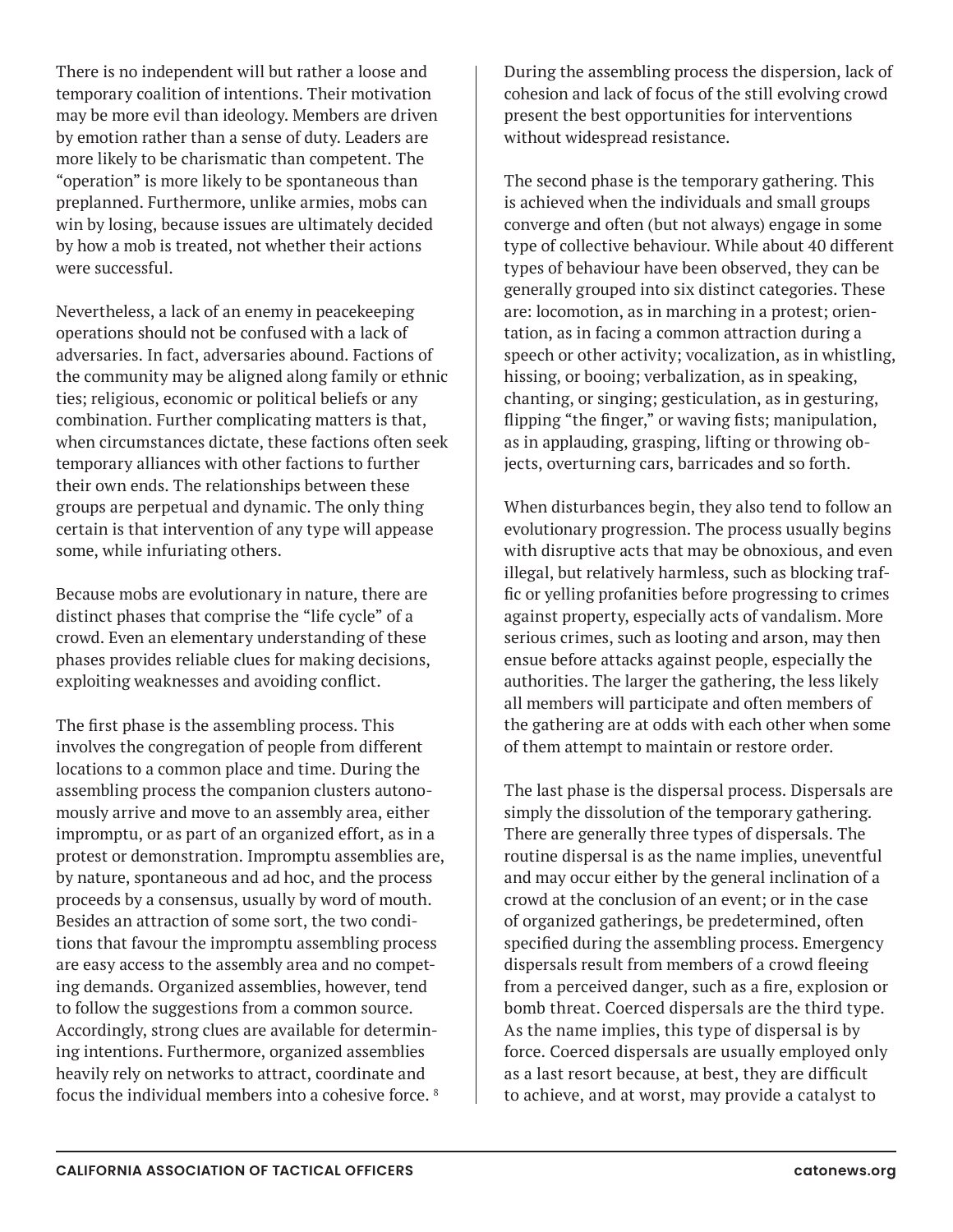incite members of a crowd into violence. Because of the informal bonds and alliances that often develop amongst people even casually acquainted, intervention during a dispersal is usually ill-advised and second only to the gathering phase for inciting an antagonistic response.

### **THE CITY AS A BATTLESPACE**

Some little known, but interesting facts about riots are that they almost never occur in the morning, or during weather extremes. They rarely occur in rural areas and almost always last less than one day. The rioters are mostly males in their late teens through late twenties and unarmed. When they do arm themselves, it is with rocks and bottles or with primitive weapons, such as clubs and slingshots.9 Their leaders emerge from the mob rather than being chosen by it. Certainly, there are exceptions, but they are anomalies. Regardless, urban terrain is their chosen ground and when understanding the city as a battlespace, the following seven characteristics distinguish it from rural terrain:

- Urban terrain provides a definite defensive advantage. Even the most novice adversary quickly learns to exploit the "well-fortified" positions, which offer cover and concealment. Authorities must manoeuvre over terrain, which makes them vulnerable to missiles thrown from upper stories and behind buildings. Manoeuvre is constricted because of the channelized and compartmented terrain.
- While a 50-foot cliff is a formidable obstacle in the rural environment, a two-story building can be a "show stopper" in the urban environment. Rioters frequently move up and down multiple story buildings or even through basements, sewers and crawl spaces. This three-dimensional quality makes for difficult tactics as well as command, control and communications.
- Adversaries are engaged at extremely close ranges, often less than 20 feet. Targets appear fleeting and along restricted lines of sight.<sup>10</sup> Snipers are just as likely to be armed with handguns and take shots of opportunity rather than use a long rifle from an established position.
- Communications over urban terrain are often restricted and sporadic. Coupled with spontaneous and brief encounters at close ranges, the necessity

for decentralized control becomes apparent. Small units are required to operate almost independently yet rely upon adjacent units for reinforcements and higher headquarters for logistical support and sustainment. Consequently, centralized planning is critical.

- There is always the presence of a civilian population. It is virtually impossible to move through a populated area without being detected. Likewise, people may become involved in tactical operations simply because they are present.
- Unlike the rural environment, which has few reflective surfaces and no direct lighting, the urban environment has both. Under all conditions except war, a city is characterized by harsh shadows and glaring, often dazzling lights. This uneven ambient light prevents the attainment of night vision. $11$
- $\blacksquare$  Buildings in the city are more than hollow terrain features. Buildings have value. Besides tactical significance, buildings may have cultural, historical, religious or political value. Churches, synagogues, museums, city halls and so forth are only a few examples. The loss of a retail outlet which sells guns would have greater tactical significance than the loss of a grocery or clothing store. These types of buildings are defended more vigorously than others.

#### **RIOTS AS BATTLES**

Anyone who has ever been in both riots and battles can attest to the almost palpable emotion. Both foster widespread feelings of rage, fear, confusion, anguish, indignation and excitement. Both give rise to the best and worst of human motives and actions. Feats of extraordinary heroism are as commonplace as despicable acts of cowardice and selfishness. However, there are two fundamental differences. The first is that while battles are joined by deliberate and conscious effort, riots erupt from a unique and temporary set of circumstances. This is because what starts riots and what causes riots are distinctly and fundamentally different.

Riots are predominately caused by deep-seated social problems such as bigotry, economic disparity, perceived injustice or discrimination. These entrenched and convoluted influences may have existed for centuries and are well beyond the abilities of any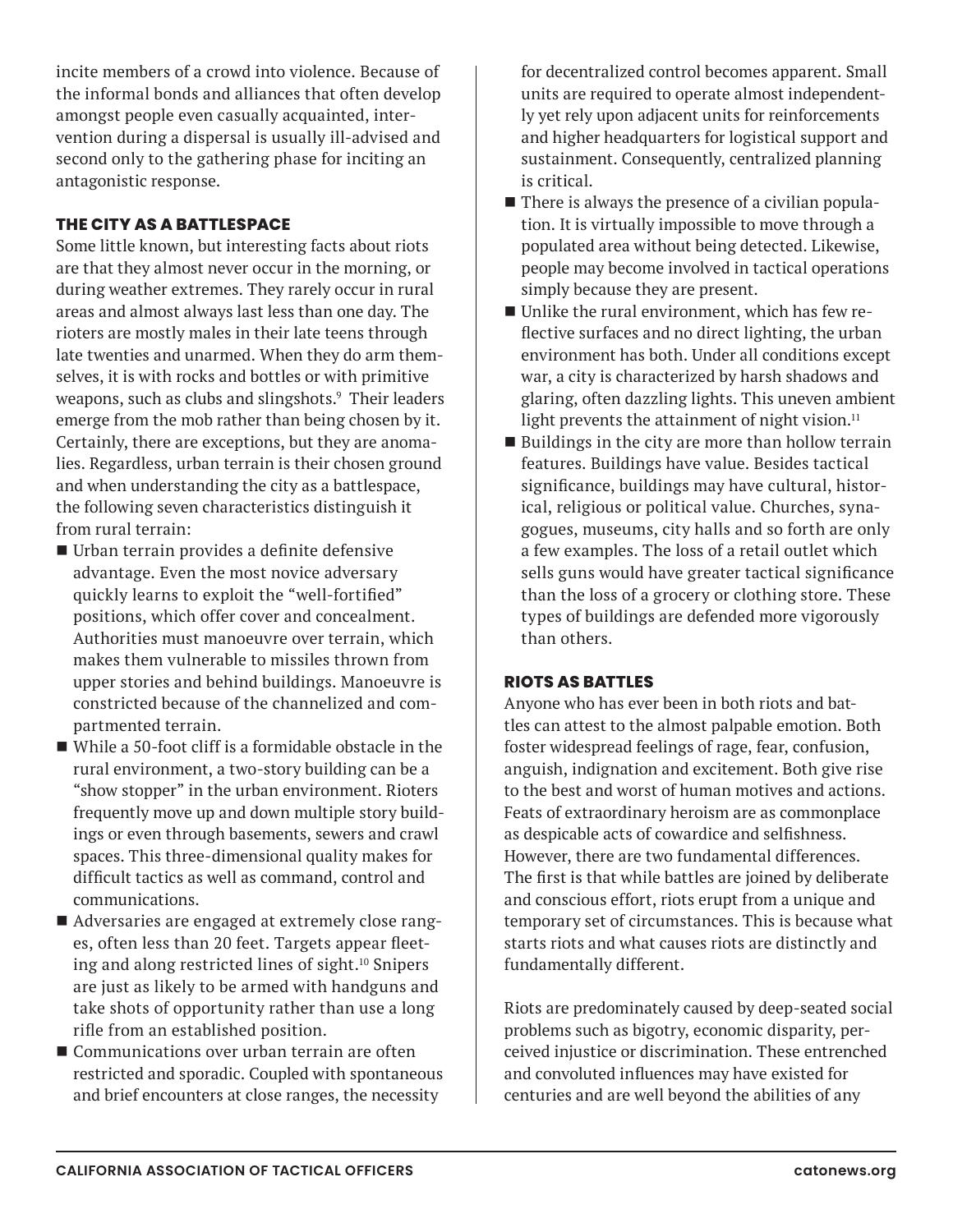peacekeeping force to reconcile. The spark that ignites these emotion-laden issues, however, frequently results from an act of authority. Regardless of how unintentional or benign the action, in the context of emotion, nothing is so insignificant that it can't be blown out of proportion.<sup>12</sup> Even lack of intervention can become a catalyst because members of a mob feel empowered when authorities demonstrate a lack of ability or willingness to stop them. During the 1992 riots in Los Angeles, the image of a truck driver named Reginald Denny being beaten was repeatedly broadcast throughout the early stages of the disturbance. The lack of intervention by law enforcement was not only conspicuous but sent an implicit message that they were either unable or unwilling to intervene.

The second is that while battles are fought after careful deliberation and planning, riots follow a more impulsive and unconstrained path. Battles are joined; riots evolve.13 The progression from a law-abiding crowd to an unreasoning mob can occur very quickly but follows some identifiable steps that not only provide early warnings, but frequently offer opportunities to intervene at earlier and less dangerous stages. The most essential factor in understanding this progression is to recognize the difference between a crowd and a mob. This is especially critical in the United States, Canada, United Kingdom, Australia and other countries where crowds are constitutionally protected! Unnecessarily interfering with a crowd will not only result in tactical problems, but legal ones as well.

A crowd is simply a gathering or assemblage of people. They are lawful in nature and, while they may be very vocal and expressive, they will generally follow instructions from legitimate authority. Tactical actions in controlling crowds are usually limited to traffic and pedestrian flow or resolving minor disputes over issues such as seating at a parade, blocking traffic or trespassing. Mobs, on the other hand, are belligerent, provocative and violent. They represent a formidable threat and are almost impossible to control. Tactical actions are usually defensive and protective in nature and include efforts to defend buildings, prevent looting and arson and avoid injuries. Crowds require control; mobs require intervention. The importance of preventing a crowd from evolving into a mob needs no further justification.

### **RULES OF ENGAGEMENT AS LAWS OF WAR**

Rules of Engagement (ROE) are the linchpin in peacekeeping operations. Without exception, every plan and action are shaped and adapted to conform with the constraints and restraints imposed by these regulations. They provide the framework that supports the legitimate imposition of power abandoned by an inept or nonexistent government. Without them, a peacekeeping force is doomed to ad hoc strategies where rules are impromptu and arbitrary. While other duties are important, the predominant role of peacekeepers is in restoring and maintaining the peace.

A predicament materializes, however, because "keeping the peace" and "fighting for peace" are distinctly different missions and require different rules of engagement. For example, peacekeeping operations are typically constrained to use the minimum force necessary to accomplish the mission. Rules of Engagement in these circumstances are designed to prevent the start or escalation of a conflict. Hence, use-of-force policies adopt a defensive posture, requiring demonstrated hostile intent before deadly force is justified. Force policies more closely resemble those for law enforcement agencies than military units. Accordingly, missions encountered by peacekeeping forces require the ability to adapt and use force proactively.

While this sounds easy in concept, difficulties arise in application. Historically, ROEs have only been required to address issues involving lethal force. With the advent of non-lethal devices, an array of options (and problems) has arisen. For example, commanders are gaining an increasing ability to impose their will at an earlier stage in a conflict. Because the effects of non-lethal options are temporary, however, adversaries quickly become more resilient, which then requires commensurately more force. Further, the same adversaries are free to return to the scene, often wiser and more defiant than before. When describing this phenomenon during the 1992 riots in Los Angeles, one frustrated commander related that his efforts were the equivalent to "ploughing water."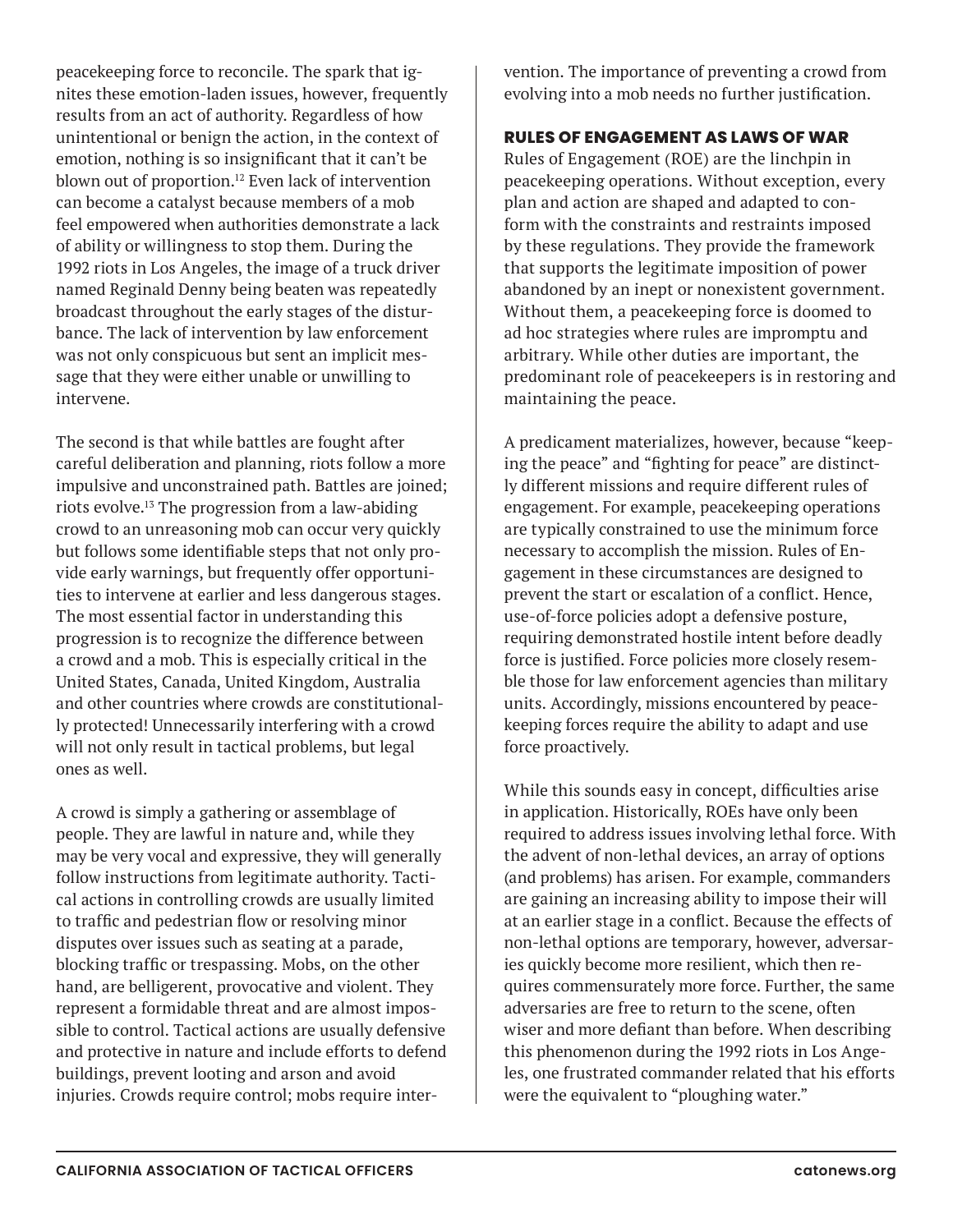Second, political and humanitarian concerns usually require injured adversaries to be accepted and cared for. Thus, peacekeeping forces are required to live with the "enemy's" wounded.

Third, employment doctrine, which has supported lethal options for thousands of years, is virtually nonexistent in the non-lethal arena. Tactical remedies tend to be extemporaneous, improvised and temporary.

The impact ROEs have on a successful peacekeeping operation cannot be overestimated. In societies so bereft of meaningful government that military intervention is necessary to restore or maintain a peace, ROEs become the de facto "law of the land." In this role, they personify the minimum standards of conduct by which civilized people are judged. After all, law is how we humans protect ourselves from each other. Consequently, ROEs become the standard by which the justness and humaneness of the peacekeeping forces are measured. In this manner, a "touchstone" is created.

The crafting of these rules then becomes of utmost interest to forces assigned to peacekeeping missions. Virtually all the treaties and agreements that govern the conduct and weapons of war predate non-lethal devices and are outmoded. International laws, treaties, national policies and customs may serve as guidelines, but completely adequate criteria have never been crafted. For instance, of the tens of thousands of policing agencies in the world, none share an identical force policy. It's no surprise that military forces facing similar missions now find themselves in the same dilemma. The inherent right to self-defence is offset by the risk a commander must accept before acting. These are competing influences which are present in every peacekeeping encounter. Too late or too little, and peacekeepers can easily find themselves victims. Too soon or too much, and force becomes a catalyst for the very situation a commander is trying to avoid.

#### **WEAPONS OF PEACE**

When dealing with riots and mobs, the ability to impose the will of the commander cannot be achieved by mere force. If it were that simple, more force would automatically equate with victory. What is more likely to lead to success in peacekeeping operations is not the amount of force but rather the type of force and how it is used. The American psychologist, Abraham Maslow, is reported to have said that "If the only tool you have is a hammer, you tend to think of every problem as a nail." Non-lethal weapons may take many forms, including foams, water, lights or even smells. Thus, the "weapons of peace" may not be weapons at all.

Generally speaking, there are five classes of non-lethal technology. The most well-known are those designed for anti-personnel. That is, restraining individuals from doing something. Devices designed to achieve this goal act either directly on an individual or indirectly through the use of barriers or area denial of some type. Because anti-personnel devices can be used to prevent a person from driving (anti-mobility) or entering or escaping from an area (area denial), they are the most versatile of all the classes. The second class is anti-mobility. These devices are designed to prevent the use of vehicles or other types of transportation. The third is area delay or denial. These are intended to inhibit or prevent passage through or access to an area. The fourth is anti-materiel. These attempt to render useless those necessary supplies and support necessary for warfighting. The fifth class attempts to affect an entire infrastructure. These may take the form of gathering and manipulating information, as from computers or communications, or in degrading or inhibiting their use by an opponent. Power, water, communications and mass transportation are common examples of functions that could be targets for this class.

In peacekeeping operations, a force that employs non-lethal options gains six distinct advantages over one which does not.

- First, non-lethal options are more humane. Although this may seem overly simplistic, it is, after all, difficult to make a case for a humanitarian effort while killing the people you are sent to protect.
- Second, they allow a commander to exert more control over a situation. Because non-lethal options require substantially less provocation before engagement, a commander can provide a quicker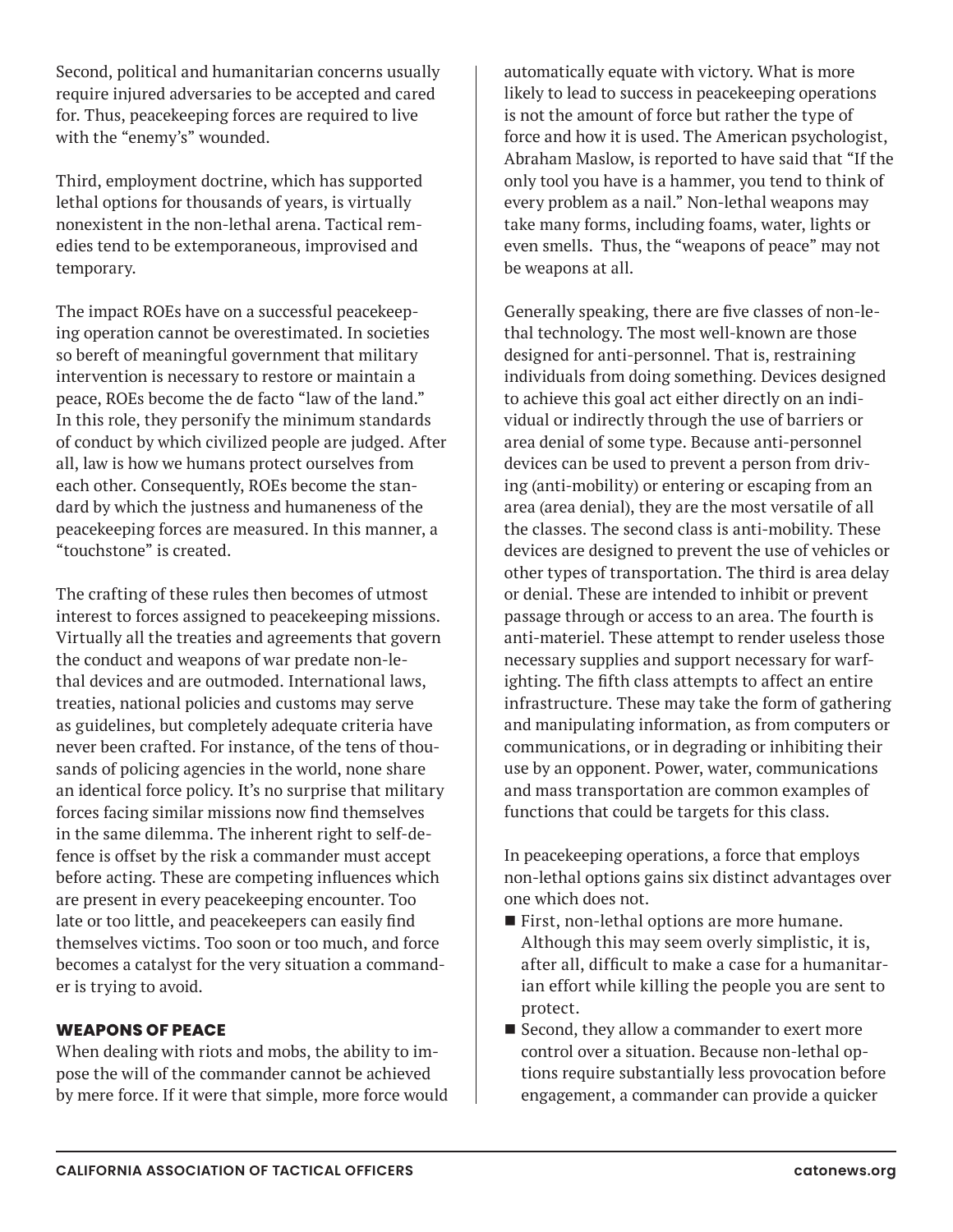response and intervene at earlier and less dangerous stages of a situation.

- $\blacksquare$  Third, they provide a commander with much more flexibility and freedom of action. No longer constrained to apply lethal force and "repeat as necessary," a commander can tailor his response to more properly fit the circumstances.
- $\blacksquare$  Fourth, they are less likely to provoke others. Consequently, bystanders are less likely to be sympathetic toward persons who defy a peacekeeping force but are not killed. Further, should it be necessary to resort to lethal force, the fact that non-lethal options had proven ineffective not only supports a need for escalation, but provides an implicit, and almost irrefutable, message of restraint.
- $\blacksquare$  Fifth, these options are less likely to raise public outcry. All peacekeeping operations are controversial and public support may ultimately be the key factor in peacekeeping operations. Even Napoleon acknowledged that "public opinion is the ruler of the world."14
- Finally, they force an adversary to declare intentions. The most difficult problem in using force in peacekeeping operations is not how much or what type to be used, but rather whether it should be used at all! For example, a potential adversary approaching a checkpoint may be attempting to get close enough for his weapon to be effective or simply not understand the English commands to halt. Continuing after the employment of a nonlethal option, however, presumes hostile intent because it sends a cross-cultural and language-independent signal of sanction.

Fundamental to employing non-lethal alternatives is a thorough understanding of a concept called the "force continuum." Historically, military objectives have been achieved by killing or destroying an enemy. Force was always deadly, hence effectiveness was judged only to the extent and speed at which death or destruction could be introduced. A huge gap existed between presenting a threat and carrying it out. When force is viewed as a continuum an array of options present themselves. The beginning of this continuum is initiated by a threat, while deadly force takes its proper position at the other end. Non-lethal alternatives allow a commander to increase and decrease the amount of force nec-

essary to accomplish a mission. Movement up and down the force continuum is generally continuous and seamless, yet a careful examination reveals five broad categories.

Entry into the force spectrum begins with a threat of some sort. This may be an "expressed threat," such as when a commander makes known the consequences of defiance, or an "implied threat," in which the nature of the consequences is left to the imagination of an antagonist. Of the two, the implied threat is far more powerful. Although there are several reasons for this, the most predominant is because what a peacekeeping force can do and what it is willing to do are often farther apart than an adversary realizes. Even the mere presence of a peacekeeping force creates an escalation of force because it creates a condition which requires an adversary to contemplate his actions. Thus, an implied threat is implicit in virtually every encounter. This condition prevails throughout the spectrum and should be exploited to the maximum extent possible.

The next major category involves physical force of some type, but which is not coercive in nature. Generally, this includes those devices that engage an antagonist strictly on his own volition without intervention by a member of the peacekeeping force. Examples may include concertina, caltrops, barbed wire or other obstacles. They are placed relatively low on the force continuum, not because of the amount of injury likely to be sustained, but because they are benign without the wilful defiance of the individual attempting to thwart them.

Higher on the continuum would come munitions which cause physical discomfort but fall short of inflicting trauma. Examples of these options would include flashbangs, tear gas, pepper spray and the like. Although the discomfort or injury may be substantially less than from a caltrop or concertina wire, the employment of these options requires a decision to intervene and are thus subject to the idiosyncrasies of the individual employing them. Factors such as training, maturity, discipline, prejudice, emotion and judgment all play a part in their application and require them to be viewed more closely than those options that involve only one will.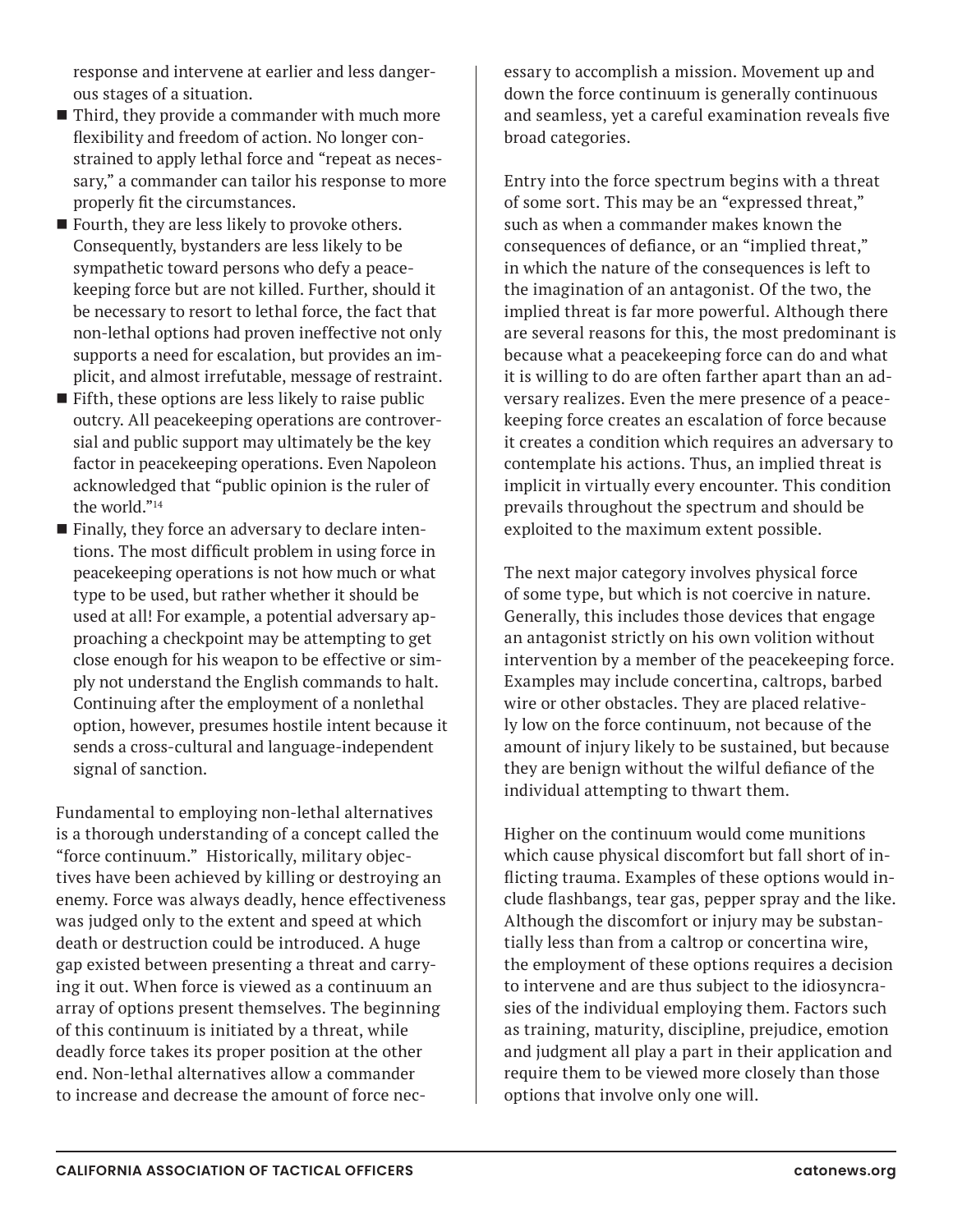Still higher on the continuum are those munitions that inflict trauma. Examples might include batons, saps, stingballs, bean bags, pellet munitions and so forth. They are generally the point on the force continuum that separates non-lethal from deadly force. Highest on the spectrum are lethal options. Although the particular conditions that merit deadly force should be identified, lethal options should always be regarded as part of the force continuum and not as a separate option altogether. This avoids ambiguity and confusion as to when they are authorized. Many situations rapidly evolve from less dangerous circumstances before requiring deadly force to resolve. An individual who is free to employ a variety of options is more likely to be proactive, retain the initiative and be quicker to recognize situations

requiring deadly force than one compelled to examine a situation isolated by "either/or" parameters.

In the latter stages of World War II, U.S. President Roosevelt stated, "Peace, like war, can succeed only where there is a will to enforce it, and where there is available power to enforce it."<sup>15</sup> Making peace is a more noble calling than making war but it is not an easy pursuit. The road to peace more closely resembles a Mobius strip; twisted, never ending and somewhat mysterious. Likewise, the "peace warriors" must be imaginative, adaptable and prudent. When the battles are riots and the adversaries are mobs Athena's champions are better qualified than Mars' warriors.



*Sid Heal retired as a Commander with the Los Angeles Sheriff's Department after nearly 33 years in law enforcement, more than half of which has been spent in units charged with handling law enforcement special and emergency operations. At various times during his career he had served as an operations officer, watch commander, unit commander, incident commander and trainer in a myriad of law enforcement tactical operations, and was a court recognized expert in law enforcement special operations and emergency management. In addition to his career in law enforcement, Sid served with the Marine Corps Reserve for 35 years, with service in more than 20 countries and four combat tours. As a result of both these careers, he was personally present for the operations involving the 1992 coup d'état in Thailand, the 1995 Oklahoma City bombing, as well as the response to the attacks on the Pentagon and the World Trade Center in 2001. He held a bachelor's degree in Police Science from California State University, Los Angeles, a master's degree in public administration from the University of Southern California and a master's degree in management from California Polytechnic University, Pomona. He was also a graduate of the FBI's National Academy and the California Command College. He was the author of several books, as well as more than 130 articles on law enforcement issues. He was also a founding member of the California Association of Tactical Officers (CATO) and served as its president for many years. Sid Heal passed away in May 2022.*

*This article was originally written when Sid Heal was assigned to the Marine Corps' Joint Nonlethal Weapons Directorate in Quantico, VA. It was originally published in the March/April 2000 edition of Military Review. An updated version was published in the Australian Defence Force Journal and in South Africa. It has been used for training all over the world, especially in U.S. military war colleges. The content was intended for a military audience, but is relevant in today's law enforcement operations.*